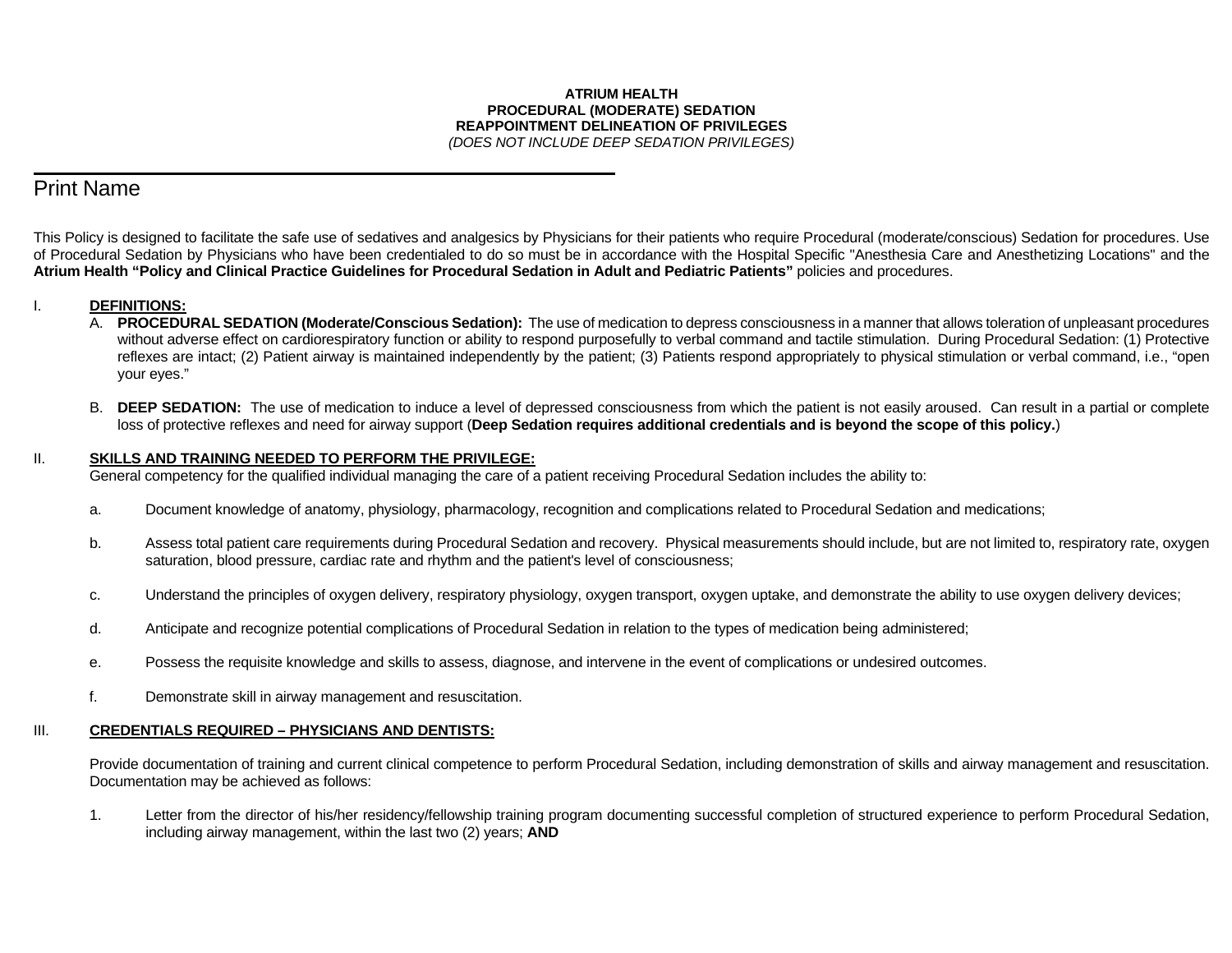2. For Adult Procedural Sedation Credentials provide documentation of current Advanced Cardiac Life Saving (ACLS) certification. For Pediatric Procedural Sedation Credentials provide current Pediatric Advanced Life Saving (PALS) certification or Neonatal Resuscitation Program (NRP) certification.

#### **OR**

#### **CREDENTIALS REQUIRED – PHYSICIANS AND DENTISTS - continued:**

- 1. For Adult Procedural Sedation Credentials provide documentation of current Advanced Cardiac Life Saving (ACLS) certification. For Pediatric Procedural Sedation Credentials provide current Pediatric Advanced Life Saving (PALS) certification or Neonatal Resuscitation Program (NRP) certification; **AND**
- 2. The Physician must provide documentation of ten (10) adult cases or ten (10) pediatric cases (if the Physician requests both adult and pediatric moderate sedation that would be a total of twenty (20) cases) within the most recent two (2) year period to be eligible for Procedural Sedation Privileges; **OR**
- 2. If the Physician has not completed the required number of cases outlined, they must successfully complete the moderate sedation tutorials (adult and/or pediatrics) from the Specialty of Anesthesiology and achieve successful test scores.

#### **PHYSICIANS AND DENTISTS CRITERIA FOR MAINTENANCE OF PRIVILEGES:**

- 1. The Physician must provide documentation of ten (10) adult cases and ten (10) pediatric cases (if the Physician maintains both adult and pediatric moderate sedation that would be a total of twenty (20) cases) within the past two (2) year period. Documentation of procedures performed and the results of Quality Assessment and Improvement Committee outcomes will be reviewed at the time of the Physician's reappointment; **OR**
- 1. If the Physician has not completed the required number of cases outlined, they must successfully complete the moderate sedation tutorials (adult and/or pediatrics) from the Specialty of Anesthesiology and achieve successful test scores.

#### VIII. **MEDICATIONS FOR WHICH PROCEDURAL SEDATION PRIVILEGES ARE REQUESTED: GENERAL DRUG DOSEAGE GUIDELINES:**

Medications included on page 3 are used for sedative purposes at the MACS Facilities. The stated, "Usual Dose Ranges" are based on national medical data and are pharmacologically accepted as general norms for the average healthy patient. Adjustments should be made for smaller size and/or diminished physical condition. These represent drugs and dose ranges not expected to result in loss of protective reflexes for clinically significant percentage of normal patients. **Pediatric patients are varied in their sedative requirements and responses.** Whenever it is necessary to sedate a child, one must consider the type of procedure planned, the duration of the procedure, the size, age, and underlying medical condition of the patient (proper fasting, fluid deficits, blood volume, interaction with other medications, and intact mechanisms of drug elimination), as well as the need for anxiolysis.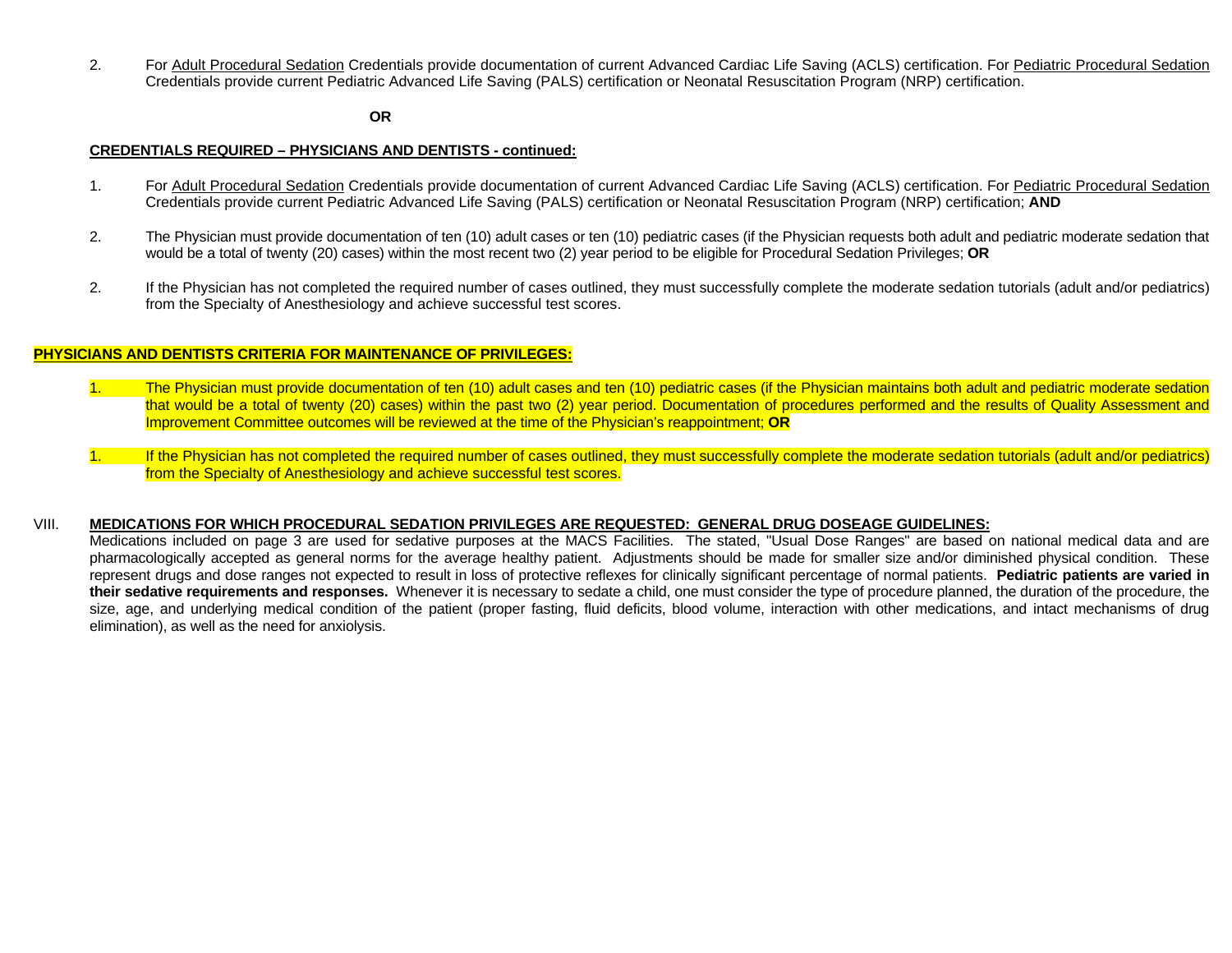### **ADULT DRUGS (DOSING GUIDELINES)**

- Doses are for healthy adults < 60 years of age.
- > 60 years of age, debilitated or chronically ill, the dose should be reduced by 50%.
- In morbidly obese patients, the dose should be administered slowly and titrated to the desired effect.
	- **a. Intravenous Agent -** Adult Drugs (Dosing Guidelines)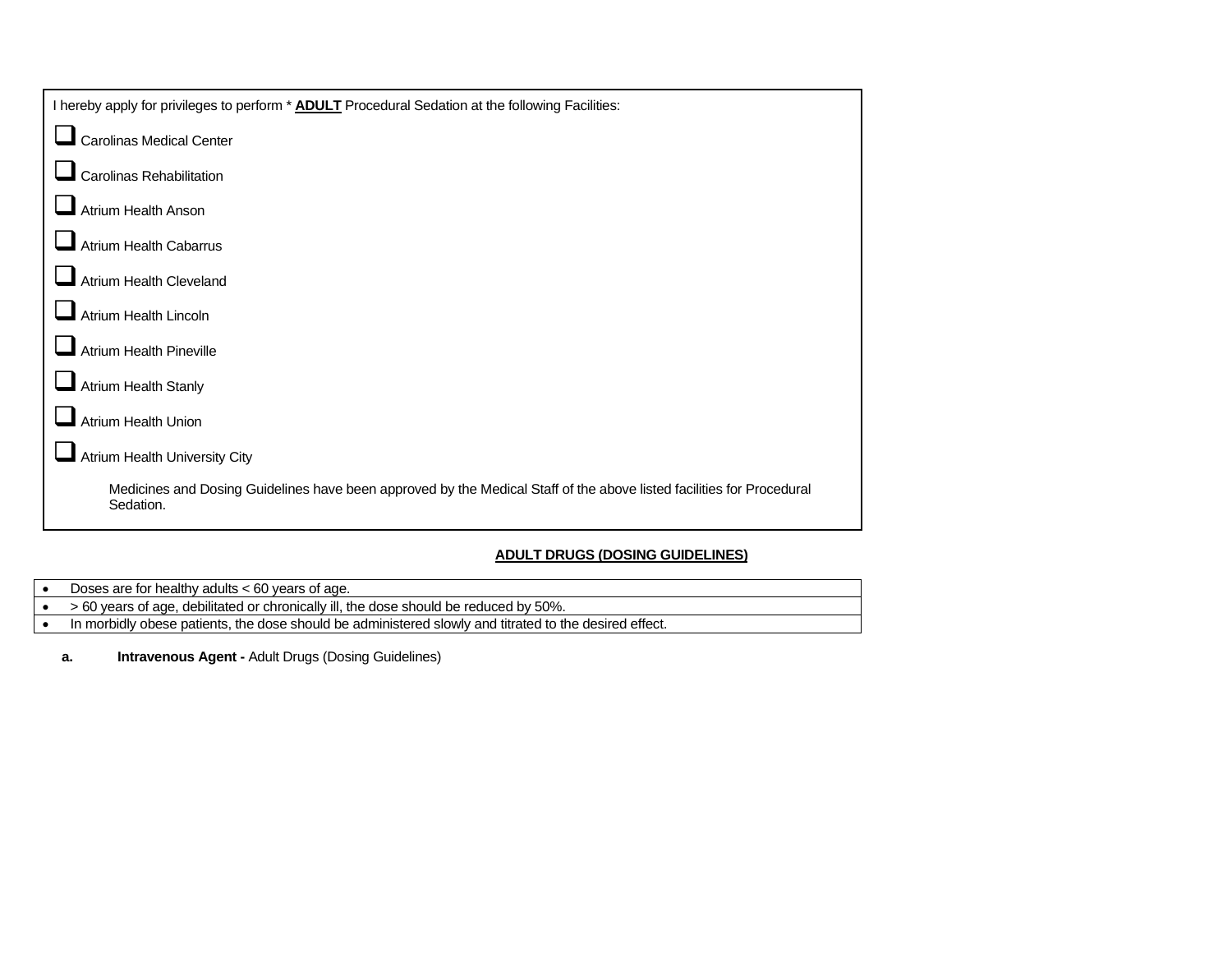| <b>DRUG</b>                                                                | <b>DOSE</b>                                        | <b>ONSET</b> | <b>DURATION</b>   |  |  |
|----------------------------------------------------------------------------|----------------------------------------------------|--------------|-------------------|--|--|
| Ketamine (Ketalar)                                                         | Initial dose: Titrate 0.5 - 1 mg/kg                | $30 - 40$    | 5-10 MIN          |  |  |
|                                                                            |                                                    | seconds      | Recovery time 1-2 |  |  |
| NOTE: Benzodiazepines may be                                               | Subsequent dose no sooner                          |              | <b>HOURS</b>      |  |  |
| considered to reduce the occurrence of or                                  | than 10 minutes after initial                      |              |                   |  |  |
| to treat emergence reactions.                                              | dose: Titrate -0.25mg/kg up to a<br>Maximum 2mg/kg |              |                   |  |  |
| Midzolam (Versed): 0.03 mg/kg IV may be                                    |                                                    |              |                   |  |  |
| considered                                                                 |                                                    |              |                   |  |  |
| <b>Morphine Sulfate IV</b>                                                 | $0.025 - 0.05$ mg/kg                               | $1-5$ MIN    | 30-180 MIN        |  |  |
|                                                                            | Maximum 0.15mg/kg                                  |              |                   |  |  |
| Caution:                                                                   |                                                    |              |                   |  |  |
| Histamine release, asthmatics                                              |                                                    |              |                   |  |  |
| <b>Fentanyl (Sublimaze) IV</b>                                             | 1-2mcg/kg                                          | 1-5 MIN      | 30 60 MIN         |  |  |
|                                                                            | Maximum 3mcg/kg                                    |              |                   |  |  |
| (Not approved for use at Carolinas                                         |                                                    |              |                   |  |  |
| <b>Rehabilitation</b> )                                                    |                                                    |              |                   |  |  |
|                                                                            |                                                    |              |                   |  |  |
| Caution:                                                                   |                                                    |              |                   |  |  |
| Narcotic may cause profound respiratory depression and chest wall rigidity |                                                    |              |                   |  |  |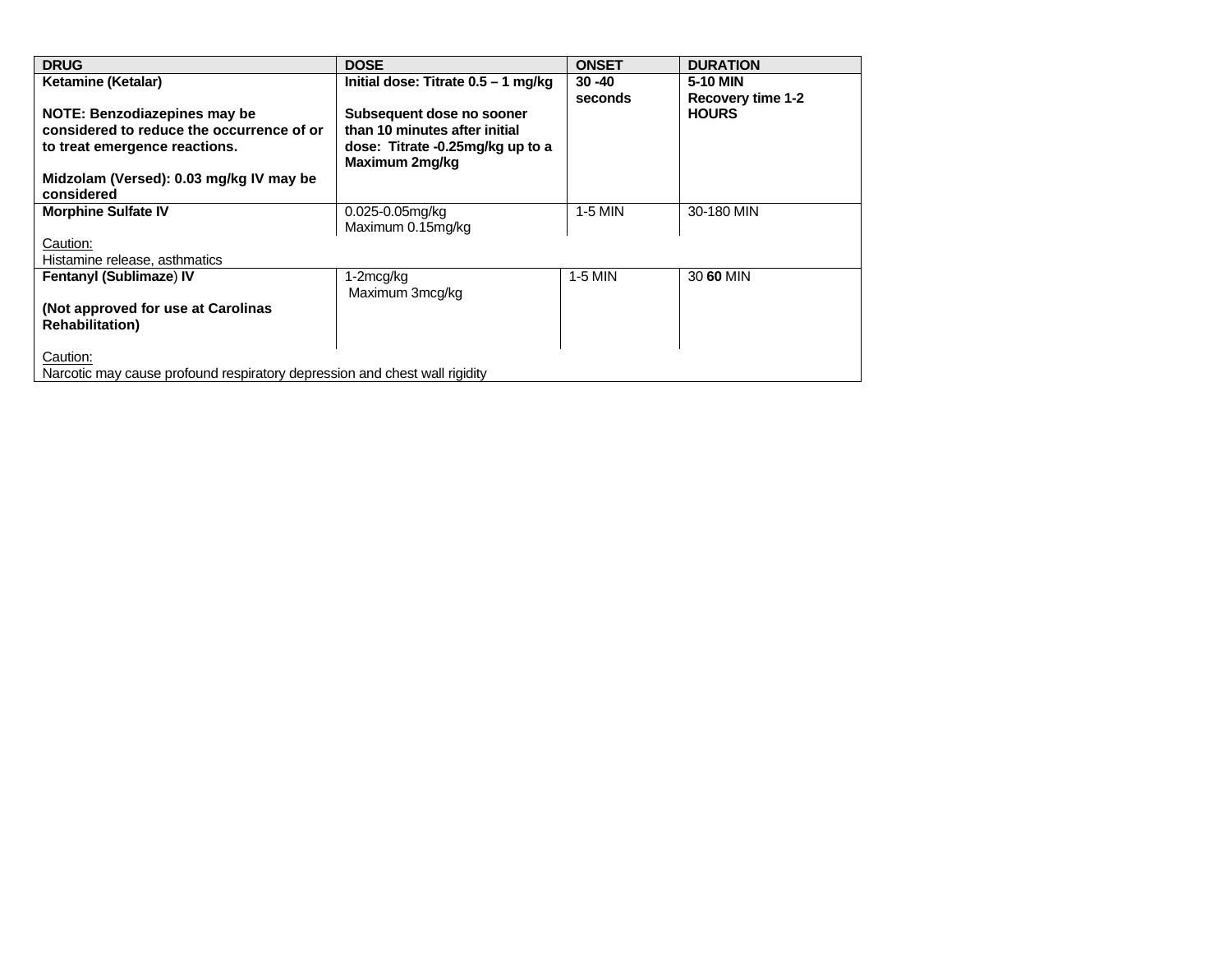### **a. Intravenous Agent -** Adult Drugs (Dosing Guidelines) - Continued

| <b>Meperidine (Demerol) IV</b>                                                                                                         | < 1mg/kg                       | 1-5 MIN   | 30-180 MIN  |
|----------------------------------------------------------------------------------------------------------------------------------------|--------------------------------|-----------|-------------|
|                                                                                                                                        | Maximum 50-100mg               |           |             |
| <b>Midazolam (Versed) IV</b>                                                                                                           | $0.02 - 0.03$ mg/kg            | $1-3$ MIN | 20-40 MIN   |
|                                                                                                                                        | Maximum 0.1mg/kg               |           |             |
| Naloxone (Narcan) IV                                                                                                                   | Titrate 0.1mg IV to effect     |           |             |
| <b>Nalbuphine (Nubain) IV</b>                                                                                                          | 0.15mg/kg (not to exceed 10mg) | 1-5 MIN   | 60-180 MIN  |
| Considerations:                                                                                                                        |                                |           |             |
| Though Nalbuphine is a narcotic with agonist/antagonist properties, respiratory depression can occur. Naloxone is effective to reverse |                                |           |             |
| any respiratory depression caused by Nalbuphine.                                                                                       |                                |           |             |
|                                                                                                                                        |                                |           |             |
| Caution:                                                                                                                               |                                |           |             |
| Pure agonists (e.g., morphine, meperidine) should not be employed to improve analgesia after nalbuphine has been used.                 |                                |           |             |
| Nalbuphine should not be selected for the patient who has a history of chronic narcotic use.<br>2.                                     |                                |           |             |
| Diazepam (Valium IV                                                                                                                    | 0.1mg/kg (not to exceed 10mg)  | 15-60 MIN | 240-480 MIN |
| Considerations:                                                                                                                        |                                |           |             |
| <b>Half-life</b> increases in the elderly                                                                                              |                                |           |             |

#### **b. Nitrous Oxide - (Dosing Guidelines)**

| <b>DRUG</b>         | <b>DOSE</b>                                                                                                                                                                                                                                                                                          | <b>ONSET</b>   | <b>DURATION</b> |
|---------------------|------------------------------------------------------------------------------------------------------------------------------------------------------------------------------------------------------------------------------------------------------------------------------------------------------|----------------|-----------------|
| Nitrous Oxide (N20) | Nitrous Oxide (N2O) in a concentration not to<br>exceed 70% N2O and a concentration of O2 not<br>less than $30\%$ O2 $**$ .<br>Only to be used with the patient breathing<br>а.<br>the N2O/O2 mixture;<br>Not to be used simultaneously with any<br>b.<br>opioid analgesic or sedative of any class. | <b>2-5 MIN</b> | 5-10 MIN        |

**\*\* Only approved for emergency department physicians following the approved standards for use of anesthetic gases. Patients receiving Nitrous Oxide should be monitored in accordance with this policy**

**\*\*\* The Department of Dentistry may continue to use Nitrous Oxide (N20) outside the Procedural Sedation policy.**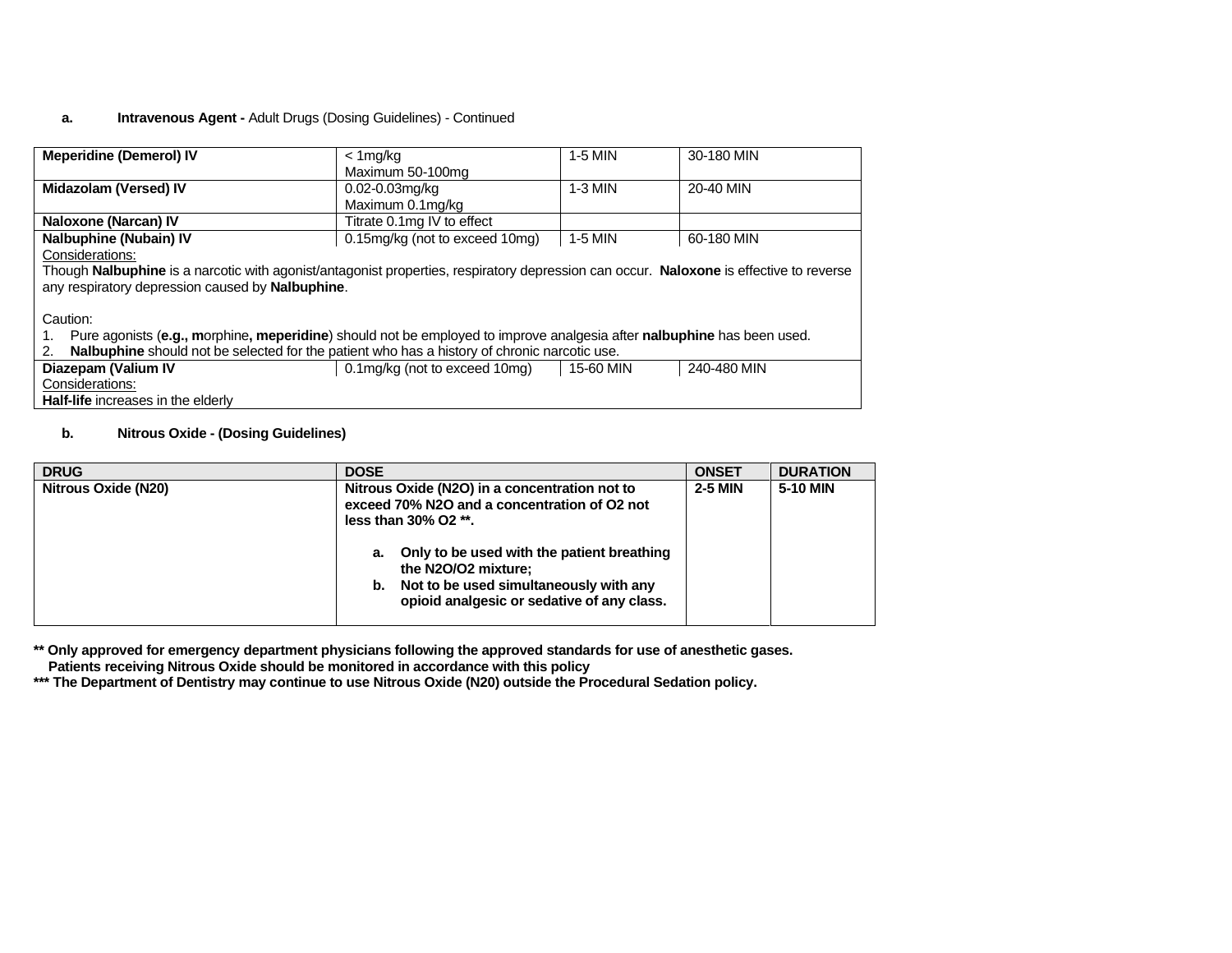| I hereby apply for privileges to perform * PEDIATRIC Procedural Sedation at the following Facilities:                               |
|-------------------------------------------------------------------------------------------------------------------------------------|
| Carolinas Medical Center                                                                                                            |
| Carolinas Rehabilitation                                                                                                            |
| Atrium Health Anson                                                                                                                 |
| <b>Atrium Health Cabarrus</b>                                                                                                       |
| Atrium Health Cleveland                                                                                                             |
| Atrium Health Lincoln                                                                                                               |
| <b>Atrium Health Pineville</b>                                                                                                      |
| Atrium Health Stanly                                                                                                                |
| <b>Atrium Health Union</b>                                                                                                          |
| Atrium Health University City                                                                                                       |
| Medicines and Dosing Guidelines have been approved by the Medical Staffs of the above listed facilities for Procedural<br>Sedation. |

# **PEDIATRIC DRUGS (DOSING GUIDELINES)**

# **a. Topical Agents -** Pediatric Drugs (Dosing Guidelines)

| <b>DRUG</b>                           | <b>DOSE</b>                                             | <b>ONSET</b> | <b>DURATION</b> |
|---------------------------------------|---------------------------------------------------------|--------------|-----------------|
| Lidocaine (Xylocaine) injection       | $3-5$ mg/kg                                             | 5-10 MIN     | 30-60 MIN       |
| Local infiltration                    | 5-6 mg/kg with epi 1: 200,000                           |              |                 |
|                                       |                                                         |              |                 |
| (Not approved for use at Carolinas    |                                                         |              |                 |
| <b>Rehabilitation</b> )               |                                                         |              |                 |
| LET* lidocaine 4% epinephrine 1:2,000 | Apply gauze with 3cc of mixture to affected area x 15   | 15-20 MIN    | 30-60 MIN       |
| Tetracaine 0.5%                       | minutes                                                 |              |                 |
|                                       |                                                         |              |                 |
| (Not approved for use at Carolinas    |                                                         |              |                 |
| <b>Rehabilitation</b> )               |                                                         |              |                 |
| <b>EMLA Cream</b>                     | Apply to desired area for 30-40 min. and cover with     | 30-45 MIN    | Up to 2 HRS.    |
| Eutectic mixture of local anesthetic  | tegaderm                                                |              |                 |
| Lidocaine (LMX) topical               | Lidocaine topical 4% cream with instructions to follow: | 15-20 MIN    | 30-60 MIN       |
|                                       |                                                         |              |                 |
|                                       | Levine Children's Hospital Standing physician orders    |              |                 |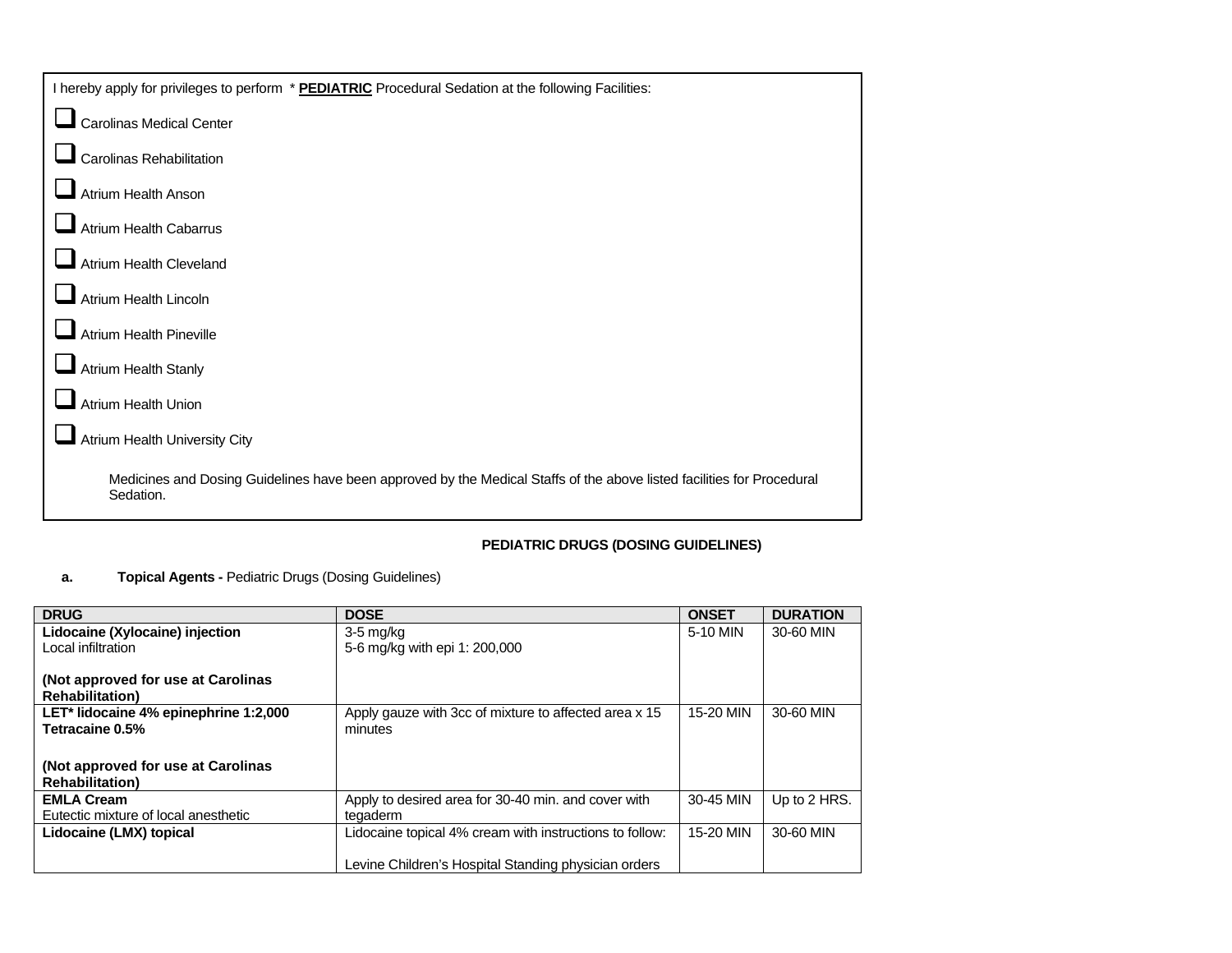|                                                                                                          | 4%<br>topical<br>application<br>cream.<br>tor<br>caine<br>Οt<br>idocai<br>$\overline{\phantom{a}}$ |  |
|----------------------------------------------------------------------------------------------------------|----------------------------------------------------------------------------------------------------|--|
| ır<br>supr<br>olle<br>dicated '<br>∍areas<br>aino<br>nrine<br>- 10<br>CONT "<br>- JII '<br>. 159.<br>. . | penis.<br>diaits<br>arteries<br>ena<br>nv<br>1.U                                                   |  |

# **b. Oral Agents (PO/Rectal)-**Pediatric Drugs (Dosing Guidelines)

| <b>DRUG</b>                        | <b>DOSE</b>                                         | <b>ONSET</b> | <b>DURATION</b> |
|------------------------------------|-----------------------------------------------------|--------------|-----------------|
| Midazolam (Versed)                 | 0.5mg/kg as a single dose (mix in 5cc of flavored   | 15-30 MIN    | 60-90 MIN       |
|                                    | Tylenol elixir)                                     |              |                 |
| <b>Carolinas Rehabilitation --</b> | 0.25 - 0.5 mg/kg as a single dose max 20 mg (mix in | 15-30 MIN    | 60-90 MIN       |
|                                    | 5cc of flavored Tylenol elixir)                     |              |                 |
| Midazolam (Versed)                 |                                                     |              |                 |

# **c. Intranasal (IN) -** Pediatric Drugs (Dosing Guidelines)

| <b>DRUG</b>               | <b>DOSE</b>                                                                                           | <b>ONSET</b> | <b>DURATION</b> |
|---------------------------|-------------------------------------------------------------------------------------------------------|--------------|-----------------|
| <b>Midazolam (Versed)</b> | 0.2-0.3mg/kg as a single dose. Administer slowly over<br>I minute or dose will be p.o. rather than IN | 15-20 MIN    | 60-90 MIN       |

# **d. Intramuscular (IM)-**Pediatric Drugs (Dosing Guidelines)

| <b>DRUG</b>                                                                                                                                                                                                                                                      | <b>DOSE</b>                                                                                                                                                                                                                    | <b>ONSET</b>        | <b>DURATION</b>        |
|------------------------------------------------------------------------------------------------------------------------------------------------------------------------------------------------------------------------------------------------------------------|--------------------------------------------------------------------------------------------------------------------------------------------------------------------------------------------------------------------------------|---------------------|------------------------|
| <b>Atropine</b>                                                                                                                                                                                                                                                  | 0.01 - 0.02mg/kg IM - one dose only. (Minimum dose<br>$0.1$ mg)<br>May mix with Ketamine                                                                                                                                       | <b>15 MIN</b>       | 60-240 MIN             |
| Ketamine<br>(Ketalar) - Should be limited to the ED and<br>ICU setting and administered to patients 1<br>year and older.                                                                                                                                         | Up to $3$ mg/kg IM<br>As a single dose; if analgesia is inadequate consider<br>supplement with a local anesthesia. Subsequent IM<br>doses of Ketamine should not be administered sooner<br>than 10 minutes after initial dose. | 5-20 MIN            | 20-30 MIN              |
| (Not approved for use at Carolinas<br><b>Rehabilitation; Use limited to Pediatric</b><br>Patients in the Emergency Room and<br><b>Intensive Care Setting</b>                                                                                                     | Subsequent dosing (IM) - 2 mg/kg (limited to 1<br>dose)<br>Maximum dose 5 mg/kg IM                                                                                                                                             |                     |                        |
| <b>Glycopyrrolate (Robinul)</b>                                                                                                                                                                                                                                  | 0.005 - 0.01 mg/kg as an alternative to Atropine.<br>Maximum single dose 0.2 mg/kg.<br>Does not cross the blood brain barrier.<br>Contraindicated in infants under six (6) months of<br>age.                                   | <b>15 MIN</b>       | 60-240 MIN             |
| $\bullet$<br>considered.<br>Hallucinating emergence reaction may occur in children over seven years of age.<br>Laryngospasm due to increased secretions may occur.<br>$\bullet$<br>Increased intraocular and intracranial pressure<br>٠<br>Increased muscle tone | Ketamine stimulates salivary and tracheobronchial secretions; concurrent administration of an anticholinergics may be                                                                                                          |                     |                        |
| <b>Demerol</b>                                                                                                                                                                                                                                                   | $1-1.5$ mg/kg<br>Maximum Dose 1.5 mg/kg or 100 mg                                                                                                                                                                              | Variable<br>1-5 MIN | Variable<br>30-180 MIN |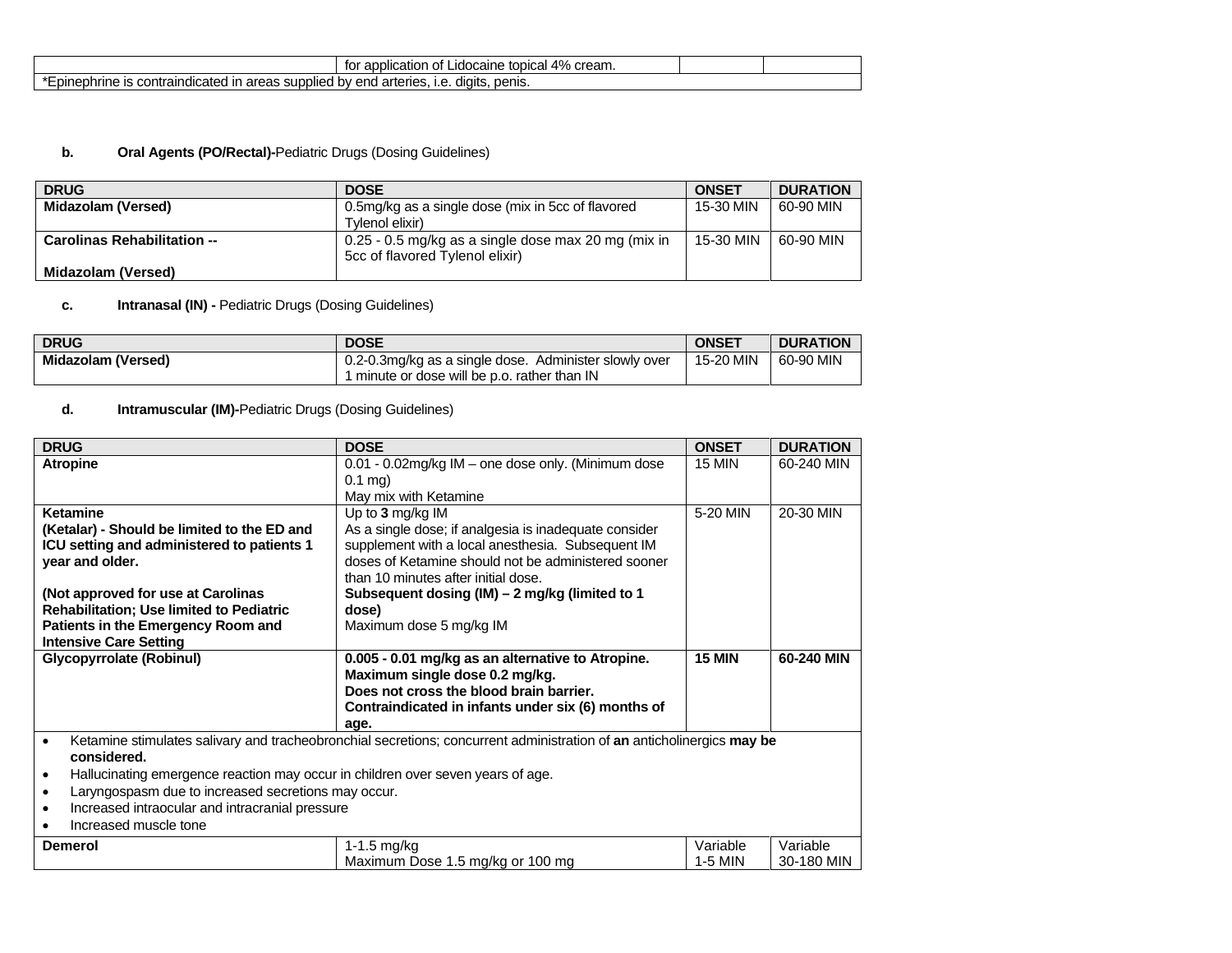### **e. Intravenous (IV)- Pediatric Drugs (Dosing Guidelines)**

### *PLEASE NOTE INTRAVENOUS (IV) IS NOT PERFORMED AT CAROLINAS REHABILITATION*

| <b>DRUG</b>                                                                                   | <b>DOSE</b>                                                                                                     | <b>ONSET</b> | <b>DURATION</b> |
|-----------------------------------------------------------------------------------------------|-----------------------------------------------------------------------------------------------------------------|--------------|-----------------|
| Midazolam (Versed) IV                                                                         | Initial 0.05mg/kg dose maximum 0.1mg/kg dose                                                                    | $<$ 5 MIN    | 20-40 MIN       |
| <b>Morphine IV</b>                                                                            | Initial dose                                                                                                    | 1-5 MIN      | 30-180 MIN      |
|                                                                                               | 0.025-0.05mg/kg                                                                                                 |              |                 |
|                                                                                               | maximum total dose 0.15mg/kg                                                                                    |              |                 |
| <b>Ketamine</b>                                                                               | 0.5 - 1 mg/kg for initial dose with subsequent IV                                                               | Immediate    | 30-45 MIN       |
| (Ketalar) – Should be limited to the ED and                                                   | dosing of $0.25 - 0.5$ mg/kg every 1-2 minutes to the                                                           |              |                 |
| ICU setting and administered to patients 1                                                    | desired effect.                                                                                                 |              |                 |
| year and older.                                                                               | Recommend subsequent IV dosing no sooner than                                                                   |              |                 |
| Use limited to Pediatric Patients in the                                                      | 10 minutes after the initial IV dosing.                                                                         |              |                 |
| <b>Emergency Room and Intensive Care</b>                                                      |                                                                                                                 |              |                 |
| <b>Setting</b>                                                                                |                                                                                                                 |              |                 |
| <b>Glycopyrrolate (Robinol)</b>                                                               | $0.005 - 0.001$ mg/kg                                                                                           | Immediate    | 60-240 MIN      |
|                                                                                               | May be administered with Ketamine as a single                                                                   |              |                 |
|                                                                                               | dose.                                                                                                           |              |                 |
|                                                                                               | Maximum single dose 0.2 mg/kg.                                                                                  |              |                 |
|                                                                                               | Contraindicated in infants under six (6) months of                                                              |              |                 |
|                                                                                               | age.                                                                                                            |              |                 |
| $\bullet$<br>suggested.                                                                       | Ketamine stimulates salivary and tracheobronchial secretions; concurrent administration of anticholinergics are |              |                 |
| Hallucinating emergence reaction may occur in children over seven years of age.               |                                                                                                                 |              |                 |
| $\bullet$<br>Laryngospasm due to increased secretions may occur.<br>$\bullet$                 |                                                                                                                 |              |                 |
| Increased intraocular and intracranial pressure                                               |                                                                                                                 |              |                 |
| ٠<br>Increased muscle tone                                                                    |                                                                                                                 |              |                 |
| <b>Considerations:</b>                                                                        |                                                                                                                 |              |                 |
| Asthmatics - histamine release                                                                |                                                                                                                 |              |                 |
| Neonates - increased sedation                                                                 |                                                                                                                 |              |                 |
| Fentanyl (Sublimaze) IV                                                                       | Initial dose                                                                                                    | 1-2.5 MIN    | 30-180 MIN      |
|                                                                                               | 1mcg-2mcg/kg maximum total dose 3mcg/kg                                                                         |              |                 |
| Cautions:                                                                                     |                                                                                                                 |              |                 |
| Very potent; may cause profound respiratory depression, chest wall rigidity, glottic rigidity |                                                                                                                 |              |                 |
| <b>Demerol</b>                                                                                | $1-1.5$ mg/kg                                                                                                   | Variable     | Variable 30-    |
|                                                                                               | Maximum Dose 1.5 mg/kg or 100 mg                                                                                | 1-5 MIN      | <b>180 MIN</b>  |

### **e. Reversal Agents - Pediatric Drugs (Dosing Guidelines)**

| <b>DRUG</b>                                 | <b>DOSE</b>                                     | <b>ONSET</b> | <b>DURATION</b> |
|---------------------------------------------|-------------------------------------------------|--------------|-----------------|
| <b>Flumazenil (Romazicon)</b>               | Initial IV dose 0.01mg/kg may be repeated in 45 | $1-2$ MIN    | 15-90 MIN       |
|                                             | seconds                                         |              |                 |
|                                             | maximum dose 1mg or 0.05 mg/kg whichever is     |              |                 |
|                                             | <b>lower</b>                                    |              |                 |
| Caution:                                    |                                                 |              |                 |
| Resedation may occur due to short 1/2 life. |                                                 |              |                 |